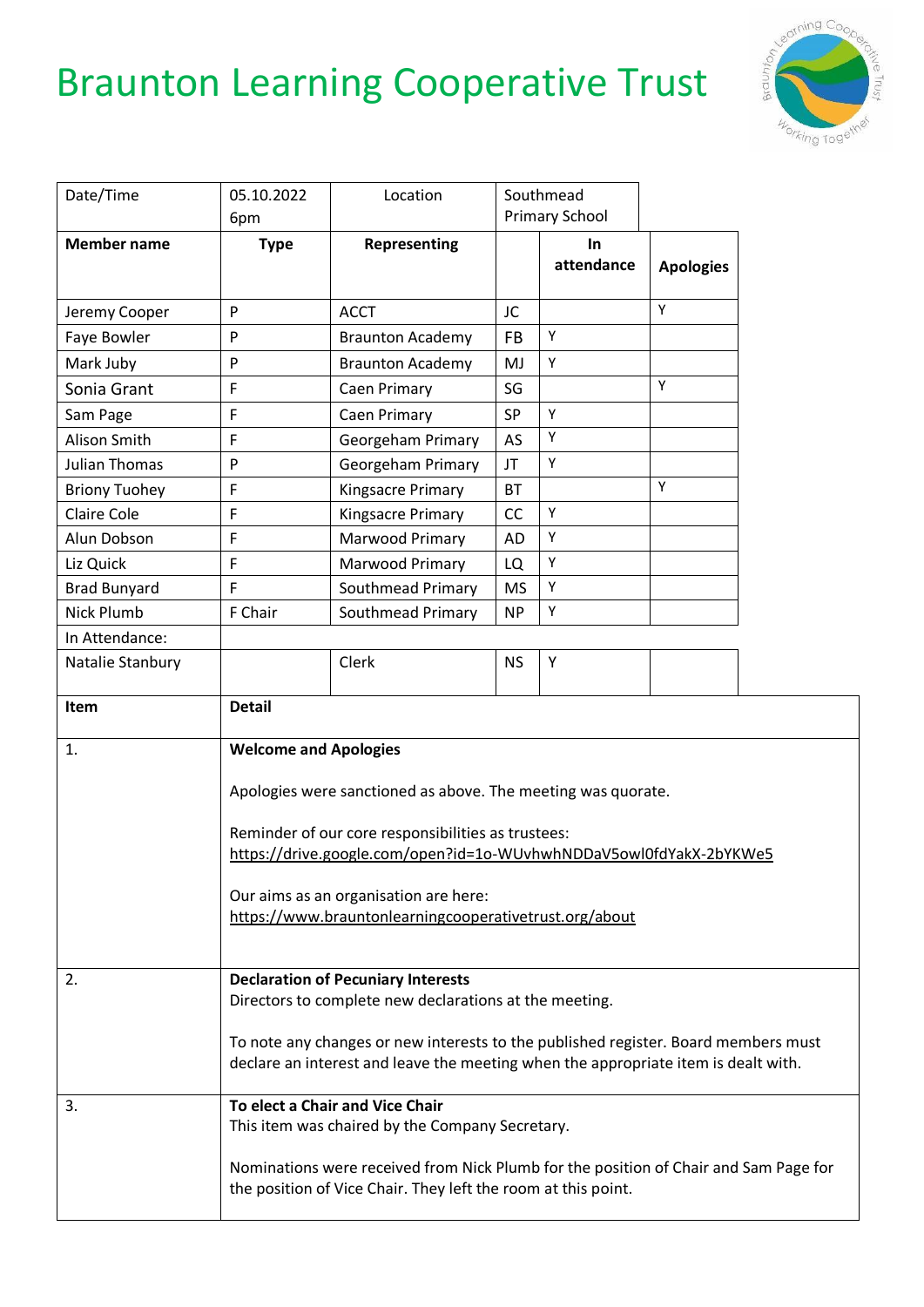|    | Trustees elected Nick and Sam to the positions of Chair and Vice Chair respectively for a<br>term of one year.                                                                                                                                     |
|----|----------------------------------------------------------------------------------------------------------------------------------------------------------------------------------------------------------------------------------------------------|
| 4. | <b>Appointments</b><br>To formally appoint the following people as Trustees to the board:<br>Fay Bowler - Head, Braunton Academy                                                                                                                   |
|    | Fay Bowler was duly appointed and warmly welcomed.                                                                                                                                                                                                 |
|    | ACTION - Natalie to publish new director details to Companies House and send<br>appointment letter.                                                                                                                                                |
|    | To formally appoint the following people as Foundation Governors on individual boards:<br>Laura Welburn - Caen Primary School                                                                                                                      |
|    | Laura Welburn was duly appointed.                                                                                                                                                                                                                  |
|    | ACTION - Natalie to send appointment letter to Laura Welburn and ensure a declaration<br>of eligibility and DBS are in place.                                                                                                                      |
| 5. | Agree the minutes of the Trust meeting held on 06.07.21. Attached.<br>Minutes were agreed by Trustees.                                                                                                                                             |
|    | ACTION - Natalie to publish to the Trust website.                                                                                                                                                                                                  |
|    | To note correspondence from HMRC and the ICO and our response.<br>Confirmation is received from the ICO - there is no need to register as an organisation.<br>We await a response to the letter sent by Nick Plumb on behalf of the Trust to HMRC. |
|    | <b>Matters Arising from the previous meeting:</b>                                                                                                                                                                                                  |
|    | ACTION - Discussions on shared values took place and it was agreed to continue these at<br>the next meeting. Complete.                                                                                                                             |
|    | Trustees agreed the website to identify CSNet values and look to develop "ARE" in time<br>as a shared tagline in the future.                                                                                                                       |
|    | ACTION - NP to draft an impact statement for agreement at the Autumn AGM.<br>Complete.                                                                                                                                                             |
|    | ACTION - Nick Plumb and Natalie Stanbury to continue to seek and receive updates on<br>land and asset transfers. Complete.                                                                                                                         |
| 6. | To agree key Trust documents<br>Review the Memorandum of Understanding, note any updates and make arrangements<br>for signing. Attached.                                                                                                           |
|    | Trustees agreed the Memorandum of Understanding subject to corrections to the<br>foundation governors for some schools.                                                                                                                            |





 $\bullet$  Ko **Kingsacre Primary School** 



Registered address: Barton Lane, Braunton, United Kingdom, EX33 2BP Company No: 12167495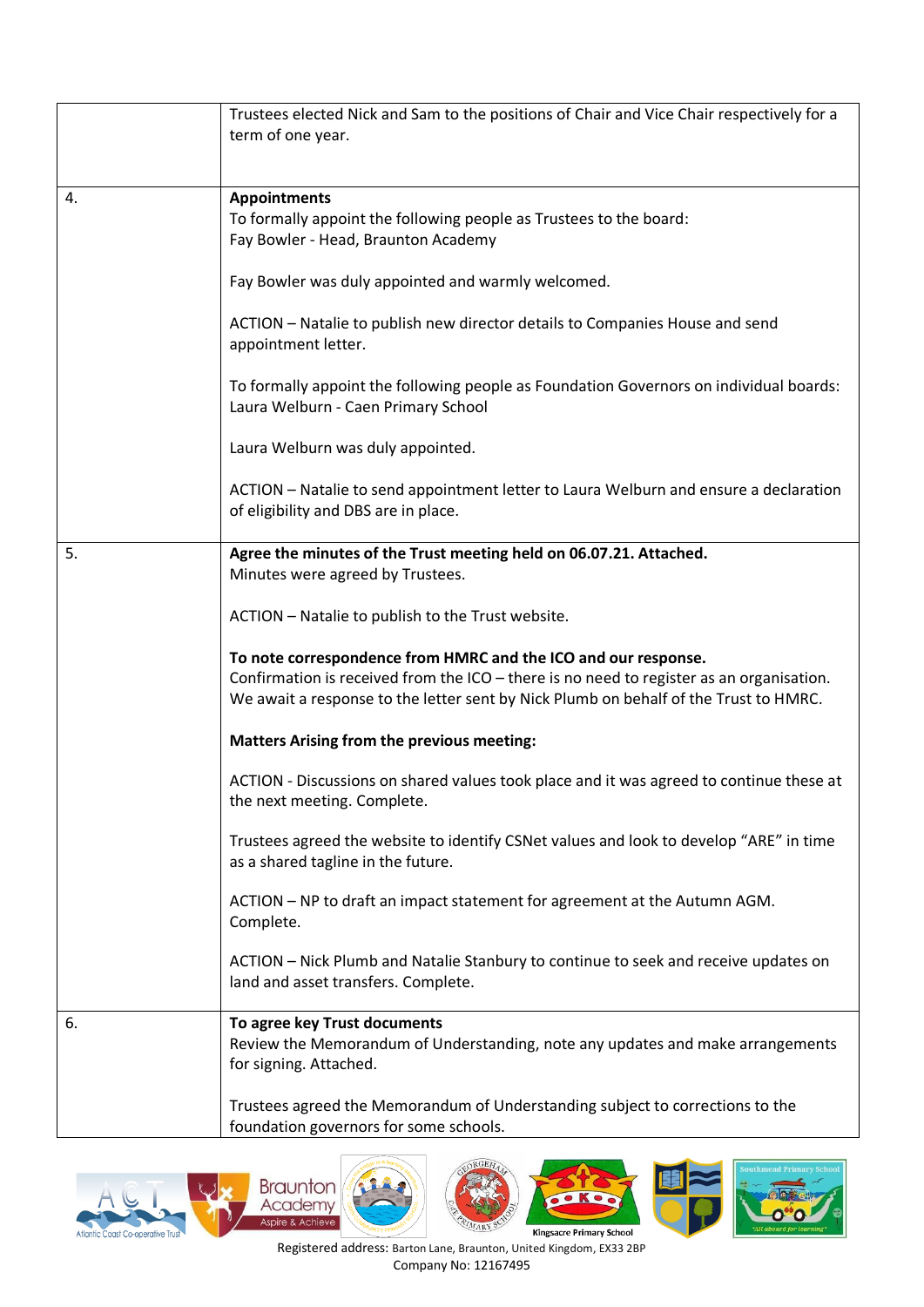|    | Trustees noted the need to convene a members forum. It was agreed we would take<br>advice on this and look to develop the forum over this academic year.                                                                                                                                                                                            |
|----|-----------------------------------------------------------------------------------------------------------------------------------------------------------------------------------------------------------------------------------------------------------------------------------------------------------------------------------------------------|
|    | ACTION - Natalie to seek advice regarding the members forum setup                                                                                                                                                                                                                                                                                   |
|    | ACTION - Natalie to ensure corrections to Foundation governors in the MOU are made                                                                                                                                                                                                                                                                  |
| 7. | To agree the dormant accounts made up to 31/08/2021 and make arrangements for<br>submission to Companies House.                                                                                                                                                                                                                                     |
|    | Dormant accounts were agreed by Trustees and these will be published on the website.<br>These will be submitted to Companies House.                                                                                                                                                                                                                 |
|    | ACTION - Natalie to submit dormant accounts to Companies House                                                                                                                                                                                                                                                                                      |
| 8. | To receive the Trust Impact Report and agree.                                                                                                                                                                                                                                                                                                       |
|    | Trustees agreed the statement noting the following:                                                                                                                                                                                                                                                                                                 |
|    | The document clearly evidences our commitment to outward looking relationships and<br>collaboration.                                                                                                                                                                                                                                                |
|    | Our agenda for our commitment to 2-16 education in Braunton can be fulfilled.                                                                                                                                                                                                                                                                       |
|    | Our commitment to improving outcomes for all stakeholders is evident.                                                                                                                                                                                                                                                                               |
|    | Continuing support for our Heads was a real positive as a result of COVID19.                                                                                                                                                                                                                                                                        |
|    | A clear path for the future based on the success of the last year despite the COVID19<br>pandemic.                                                                                                                                                                                                                                                  |
| 9. | To receive an update on the Trust Action Plan.                                                                                                                                                                                                                                                                                                      |
|    | Trustees reviewed the minutes of the last HT meeting. The meeting was a productive<br>open forum for heads to share experiences and plan for the future.                                                                                                                                                                                            |
|    | Key areas discussed                                                                                                                                                                                                                                                                                                                                 |
|    | Sharing of school improvement plans to identify common areas of need<br>Primaries continue to strive for greater depth in reading, writing and maths.<br>٠<br>Braunton Academey now in a position to share CAT scores and follow up any<br>anomalies with primary schools - further evidencing collaboration and robust<br>judgments at transition. |
|    | Middle leadership development continues to be a priority<br>٠<br>Building on the success of maths and English coordinator meetings - foundation<br>$\bullet$<br>subject leads will meet and share best practice                                                                                                                                     |
|    | Funding - how do best use our resources in the current financial climate? School<br>$\bullet$<br>business managers to meet and discuss shared buying and support strategies.<br>SEND and how we best support each other through SENDCO collaboration.                                                                                               |
|    |                                                                                                                                                                                                                                                                                                                                                     |







Registered address: Barton Lane, Braunton, United Kingdom, EX33 2BP Company No: 12167495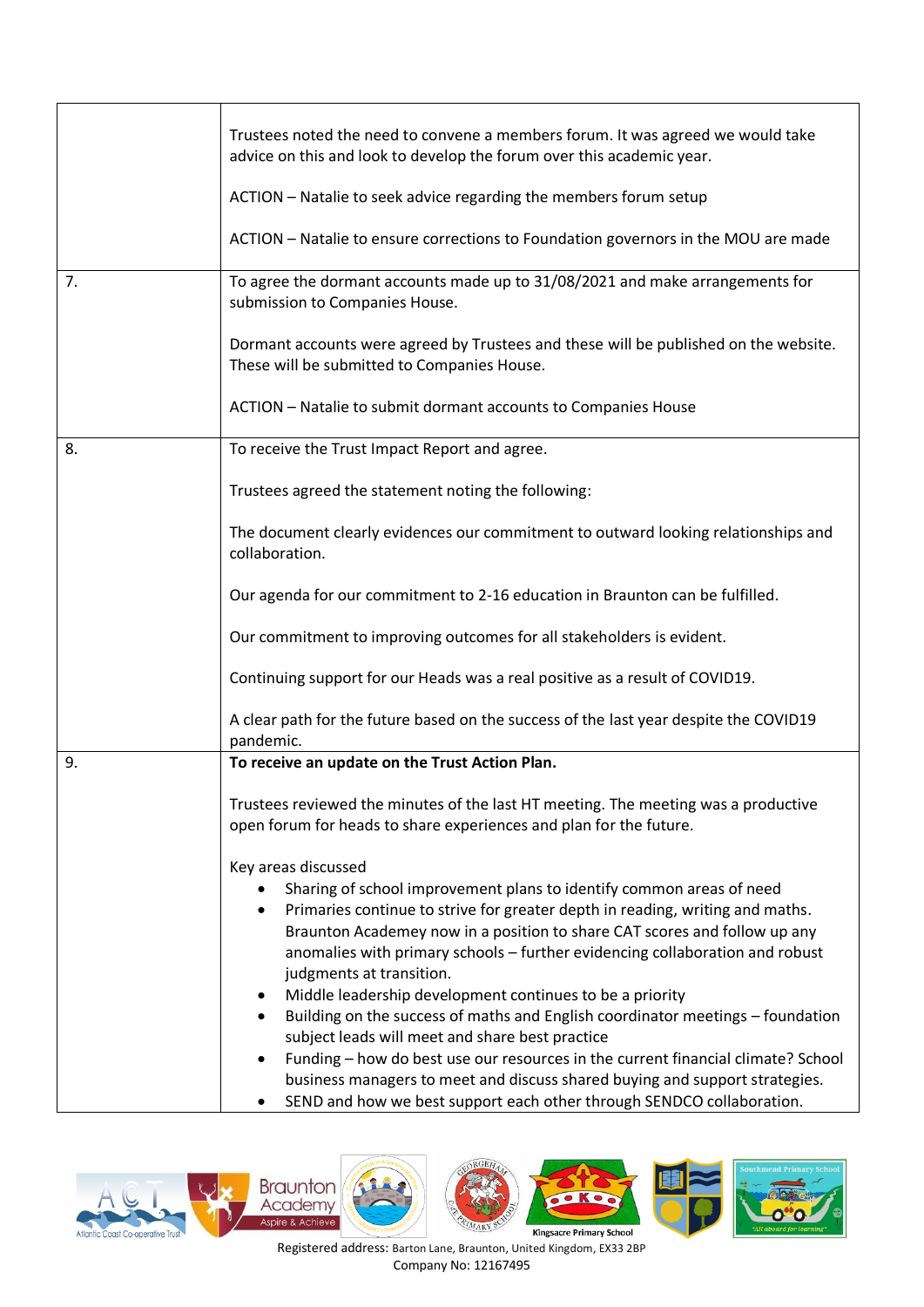|     | Curriculum intent, implementation and impact - how can we support each<br>$\bullet$<br>other?<br>Support for wider groups - school business managers, governors, foundation<br>subject leaders<br>Shared online safety training is arranged.<br>Chairs meeting to be arranged and the group will continue to meet and support<br>and share<br>School to school support is planned via triad meets - to evidence professional<br>challenge.<br>ACTION - Heads to liaise regarding school improvement tours for Autumn 2<br>ACTION - Governors to share dates of governance meetings and aim to meet in schools                                                                                                                                                                      |
|-----|------------------------------------------------------------------------------------------------------------------------------------------------------------------------------------------------------------------------------------------------------------------------------------------------------------------------------------------------------------------------------------------------------------------------------------------------------------------------------------------------------------------------------------------------------------------------------------------------------------------------------------------------------------------------------------------------------------------------------------------------------------------------------------|
| 10. | To receive and update on the progress of corporate members.                                                                                                                                                                                                                                                                                                                                                                                                                                                                                                                                                                                                                                                                                                                        |
|     | Discussion regarding increasing membership of schools - the Trust would be open to<br>support schools in need at the current time. Trustees will keep a watching brief regarding<br>increasing the number of schools - bearing in mind we have not been able to fulfil as<br>much as we had planned due to COVID19.<br>It was noted by Trustees following a meeting of Chairs of Governors and Dawn Stabb<br>partnerships such as cooperative trusts would be considered formal partnerships as long<br>as there is evidence of positive impact. The Trust is already receiving positive feedback<br>on its work - particularly for SEND. This was an encouraging position for the future<br>bearing in mind the current rhetoric around joining formal partnerships from the DfE. |
| 11. | <b>Business Arrangements</b>                                                                                                                                                                                                                                                                                                                                                                                                                                                                                                                                                                                                                                                                                                                                                       |
|     | Arrangements to fund Trust Activities<br>Trustees noted the current arrangements. There has not been a need to fund<br>Trust activities collectively or open a Trust bank account, this will be kept under<br>review as we widen our activities over the coming year.                                                                                                                                                                                                                                                                                                                                                                                                                                                                                                              |
|     | Update on Land and Asset Transfers<br>This is ongoing with delays attributable to paperwork due to be received from<br>the solicitors and Devon County Council. We continue to chase this matter.<br>Trustees asked for an update on buildings and over subscription at Braunton<br>Academy. Leadership at Braunton will continue to work with the relevant bodies.<br>PAN will continue at current numbers and primaries will continue to manage<br>expectations regarding transition to secondary.                                                                                                                                                                                                                                                                               |
| 12. | <b>Summary of Positive Impact</b>                                                                                                                                                                                                                                                                                                                                                                                                                                                                                                                                                                                                                                                                                                                                                  |
|     | What have we discussed today to improve outcomes for children in our schools?                                                                                                                                                                                                                                                                                                                                                                                                                                                                                                                                                                                                                                                                                                      |





 $\bullet$  Ko **Kingsacre Primary School** 



Registered address: Barton Lane, Braunton, United Kingdom, EX33 2BP Company No: 12167495